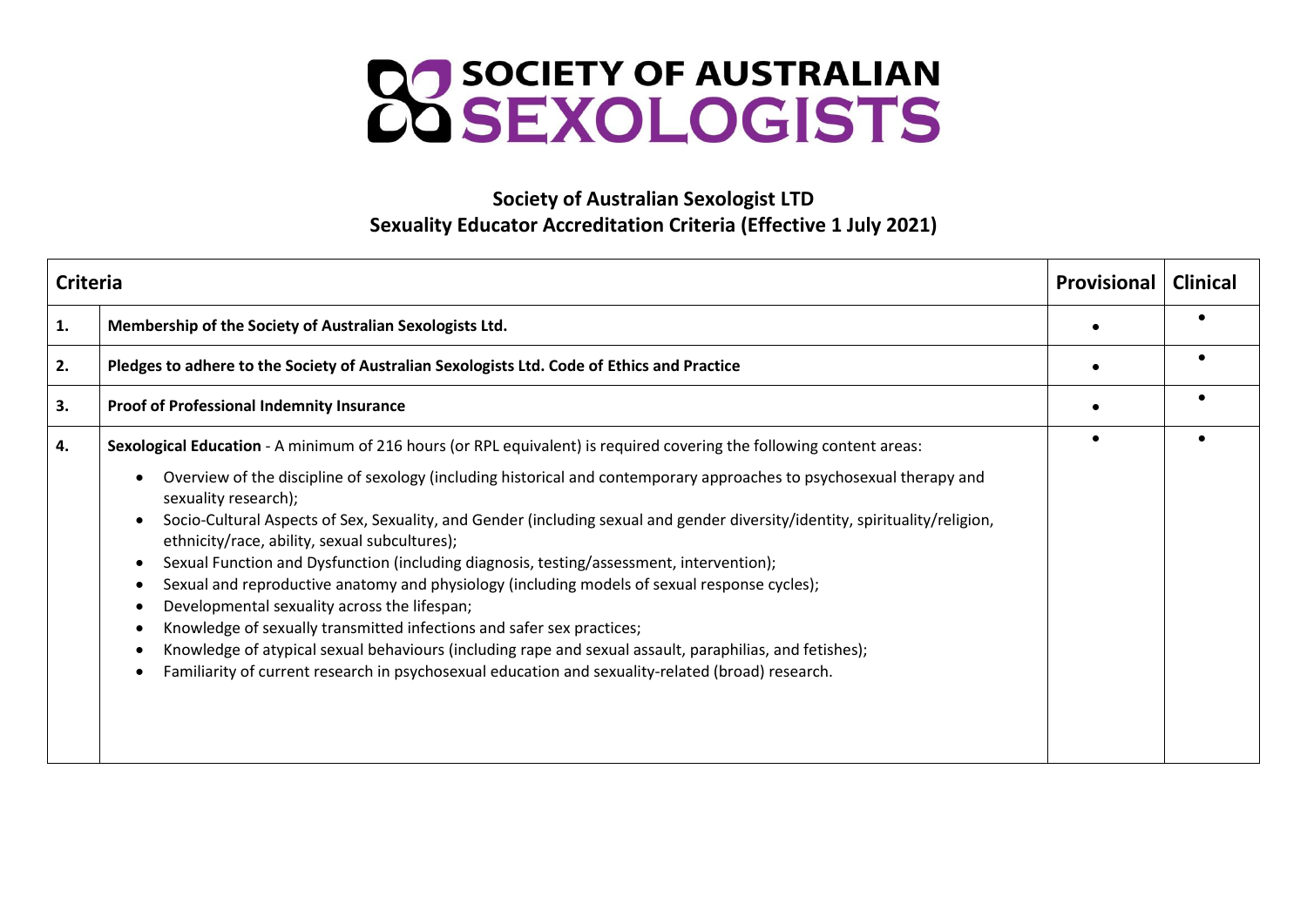## **22 SOCIETY OF AUSTRALIAN**

| 5. | <b>Training and Education Provision</b>                                                                                                                                                                                                                                                                                                                                                                                                                                                                                                                                                                                                                                                                                                                                                                                                                                        |  |
|----|--------------------------------------------------------------------------------------------------------------------------------------------------------------------------------------------------------------------------------------------------------------------------------------------------------------------------------------------------------------------------------------------------------------------------------------------------------------------------------------------------------------------------------------------------------------------------------------------------------------------------------------------------------------------------------------------------------------------------------------------------------------------------------------------------------------------------------------------------------------------------------|--|
|    | Minimum Certificate IV Training and Assessment (or equivalent, or RPL), or<br>$\bullet$<br>Diploma/Advanced Diploma/Bachelor/Graduate Certificate/Graduate Diploma and Masters in a cognate area (Education,<br>$\bullet$<br>teaching, training)                                                                                                                                                                                                                                                                                                                                                                                                                                                                                                                                                                                                                               |  |
| 6. | Attitudes and Values Training Experience - a minimum of 12 hours is required in:                                                                                                                                                                                                                                                                                                                                                                                                                                                                                                                                                                                                                                                                                                                                                                                               |  |
|    | A Society of Australian Sexologists Ltd. approved Attitudes and Values training experience (e.g. SAR); consisting of a process-<br>$\bullet$<br>oriented exploration of the applicant's own feelings, attitudes, values, and beliefs regarding human sexuality and sexual<br>behaviour.                                                                                                                                                                                                                                                                                                                                                                                                                                                                                                                                                                                        |  |
|    | Such training is not to be construed as personal psychotherapy or as an academic experience in which the primary emphasis is<br>$\bullet$<br>on cognitive information.                                                                                                                                                                                                                                                                                                                                                                                                                                                                                                                                                                                                                                                                                                         |  |
|    | The applicant will submit a one-page comprehensive statement of his/her professional philosophy and goals of psychosexual<br>$\bullet$<br>therapy including how the SAR affected that philosophy.                                                                                                                                                                                                                                                                                                                                                                                                                                                                                                                                                                                                                                                                              |  |
| 7. | <b>Teaching/Training Practice Hours</b>                                                                                                                                                                                                                                                                                                                                                                                                                                                                                                                                                                                                                                                                                                                                                                                                                                        |  |
|    | A minimum of 72 training/teaching hours in sexuality or a cognisant area<br>$\bullet$                                                                                                                                                                                                                                                                                                                                                                                                                                                                                                                                                                                                                                                                                                                                                                                          |  |
|    | These must be formal training hours and not <i>adjunct</i> to another role or therapy<br>$\bullet$                                                                                                                                                                                                                                                                                                                                                                                                                                                                                                                                                                                                                                                                                                                                                                             |  |
|    | A minimum of 216 training/teaching hours in sexuality or a cognisant area<br>$\bullet$<br>A minimum of 24 hours mentorship by SAS clinical sexuality educator or SAS approved (by Accreditation Committee) mentor<br>٠<br>These must be formal training hours and not adjunct to another role or therapy.<br>$\bullet$<br>If an applicant applying for accreditation as both a Psychosexual Therapist and a Sexuality Educator is including group educational<br>$\bullet$<br>hours as well as therapeutic hours, they will need to include a statement detailing the key aspects of the group that shifted the<br>focus towards educational as opposed to therapeutic. Please note, that when tallying hours, they must be counted per group, not<br>per individual, and an applicant cannot use the same group hours for both Psychosexual Therapist and Sexuality Educator. |  |